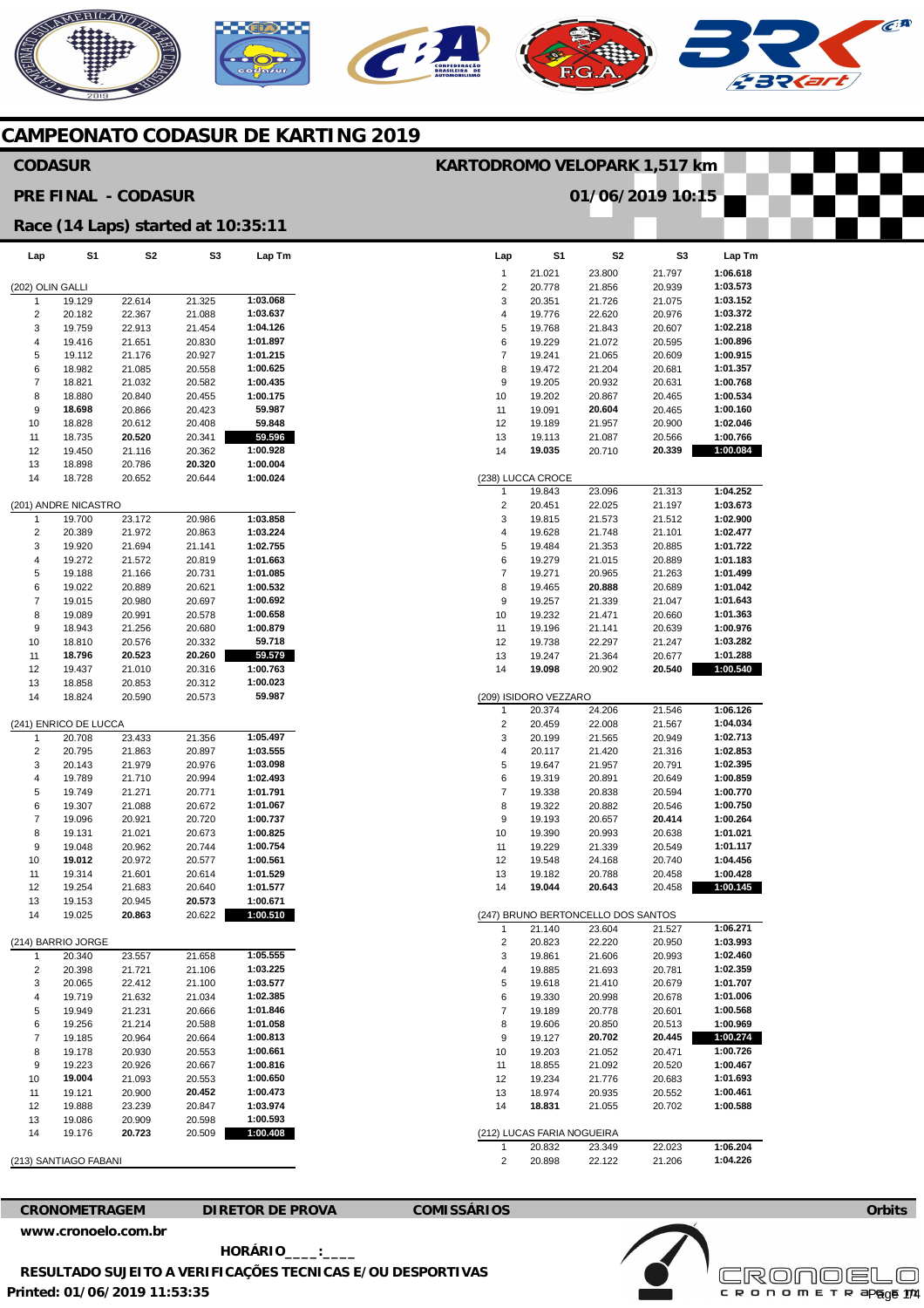# AERICANO  $\widehat{C}^{\text{A}}$

#### **CAMPEONATO CODASUR DE KARTING 2019**

#### **CODASUR**

**KARTODROMO VELOPARK 1,517 km** 

**S1**  19.545

**S2**  21.778

**S3**  21.048

**Lap**  5



**Lap Tm 1:02.371** 

#### **Lap**  3 4 5 6 7 8 9 10 11 12 13 14 (207) GONZALES SANTIAGO NICOLAS 1 2 3 4 5 6 7 8 9 10 11 12 13 14 (244) PABLO NICOLÁS FALCHI BOBADILLA 1 2 3 4 5 6 7 8 9 10 11 12 13 14 (252) CHRISTIAN CASTRO  $\overline{1}$ 2 3 4 5 6 7 8 9 10 11 12 13 14 (251) JOSE PEDRO PASSADORE 1 2 3 4 **S1**  20.683 19.721 19.719 19.638 20.127 19.301 **19.066**  19.362 19.280 19.289 19.635 19.483 20.260 20.576 20.335 20.010 20.665 19.632 20.343 19.560 19.406 19.996 19.622 19.709 19.425 **19.195**  21.281 20.583 20.421 19.802 19.635 19.464 19.768 19.018 19.207 **18.988**  19.214 19.248 19.262 19.011 21.480 20.330 21.529 19.455 19.608 19.690 20.023 **18.993**  19.223 19.191 19.556 19.526 19.518 19.301 21.900 20.953 20.367 19.773 **S2**  21.696 21.930 21.829 21.272 21.905 21.835 21.242 21.288 **20.995**  21.722 21.327 21.022 23.101 22.588 21.912 22.405 22.120 21.361 21.612 21.405 21.721 21.781 21.117 22.257 **21.069**  21.152 24.847 22.516 22.693 21.610 21.343 21.513 22.742 20.934 21.042 **20.893**  20.976 21.560 21.449 20.914 23.855 22.183 21.701 21.672 21.913 22.719 21.319 **20.926**  21.291 21.216 21.036 21.529 21.223 21.192 24.676 22.284 24.032 21.478 **S3**  21.000 21.383 21.002 20.809 20.953 20.906 20.852 20.843 20.840 21.105 20.725 **20.645**  21.065 20.954 20.770 21.830 20.885 20.786 20.720 20.657 20.561 21.094 **20.530**  20.868 20.546 20.914 22.623 21.614 21.248 20.984 20.826 21.516 21.013 20.726 20.795 20.572 **20.505**  20.795 20.779 21.013 21.536 20.811 20.826 21.365 22.037 21.343 21.301 **20.515**  20.636 20.652 20.656 20.684 20.742 21.160 21.643 23.024 21.571 20.868 **Lap Tm 1:03.379 1:03.034 1:02.550 1:01.719 1:02.985 1:02.042 1:01.160 1:01.493 1:01.115 1:02.116 1:01.687 1:01.150 1:04.426 1:04.118 1:03.017 1:04.245 1:03.670 1:01.779 1:02.675 1:01.622 1:01.688 1:02.871 1:01.269 1:02.834 1:01.040 1:01.261 1:08.751 1:04.713 1:04.362 1:02.396 1:01.804 1:02.493 1:03.523 1:00.678 1:01.044 1:00.453 1:00.695 1:01.603 1:01.490 1:00.938 1:06.871 1:03.324 1:04.056 1:02.492 1:03.558 1:03.752 1:02.643 1:00.434 1:01.150 1:01.059 1:01.248 1:01.739 1:01.483 1:01.653 1:08.219 1:06.261 1:05.970 1:02.119 PRE FINAL - CODASUR Race (14 Laps) started at 10:35:11**

| 6       | 19.468                        | 21.315                          | 21.158           | 1:01.941             |
|---------|-------------------------------|---------------------------------|------------------|----------------------|
| 7       | 19.628                        | 22.364                          | 20.722           | 1:02.714             |
| 8       | 19.145                        | 21.074                          | 20.795           | 1:01.014             |
| 9       | 19.265                        | 21.165                          | 21.206           | 1:01.636             |
| 10      | 19.187                        | 20.793                          | 20.554           | 1:00.534             |
| 11      | 19.310                        | 20.813                          | 20.599           | 1:00.722             |
| 12      | 19.437                        | 21.364                          | 20.760           | 1:01.561             |
| 13      | 19.103                        | 21.481                          | 20.796           | 1:01.380             |
| 14      | 19.241                        | 20.928                          | 21.010           | 1:01.179             |
|         |                               |                                 |                  |                      |
|         |                               | (204) KEVIN MARCO OLIVARES LUNA |                  |                      |
| 1       | 21.883                        | 24.557                          | 21.551           | 1:07.991             |
| 2       | 20.507                        | 22.652                          | 22.500           | 1:05.659<br>1:03.487 |
| 3<br>4  | 20.600<br>20.005              | 21.805<br>21.647                | 21.082<br>20.935 | 1:02.587             |
| 5       | 19.565                        | 21.294                          | 20.803           | 1:01.662             |
| 6       | 19.964                        | 21.894                          | 21.137           | 1:02.995             |
| 7       | 19.409                        | 21.079                          | 20.801           | 1:01.289             |
| 8       | 19.407                        | 21.302                          | 21.158           | 1:01.867             |
| 9       | 19.187                        | 21.184                          | 20.795           | 1:01.166             |
| 10      | 19.216                        | 21.171                          | 20.749           | 1:01.136             |
| 11      | 19.542                        | 22.262                          | 21.687           | 1:03.491             |
| 12      | 19.249                        | 21.447                          | 20.770           | 1:01.466             |
| 13      | 19.529                        | 21.834                          | 20.826           | 1:02.189             |
| 14      | 19.091                        | 21.312                          | 21.013           | 1:01.416             |
|         |                               |                                 |                  |                      |
|         | (239) RAFAEL DE MORAES DIAS   |                                 |                  |                      |
| 1       | 21.343                        | 23.874                          | 21.432           | 1:06.649             |
| 2       | 21.175                        | 22.940                          | 21.338           | 1:05.453             |
| 3       | 20.399                        | 21.882                          | 20.814           | 1:03.095             |
| 4       | 19.477                        | 21.471                          | 21.392           | 1:02.340             |
| 5       | 19.709                        | 21.993                          | 21.470           | 1:03.172             |
| 6       | 19.546                        | 21.956                          | 21.016           | 1:02.518             |
| 7       | 19.339                        | 21.206                          | 20.830           | 1:01.375             |
| 8       | 19.234                        | 22.100                          | 20.963           | 1:02.297             |
| 9<br>10 | 19.180<br>19.475              | 21.167<br>21.112                | 20.743<br>20.734 | 1:01.090<br>1:01.321 |
| 11      | 19.199                        | 21.050                          | 20.580           | 1:00.829             |
| 12      | 19.760                        | 22.011                          | 20.774           | 1:02.545             |
| 13      | 19.357                        | 21.341                          | 20.690           | 1:01.388             |
| 14      | 19.416                        | 21.029                          | 20.790           | 1:01.235             |
|         |                               |                                 |                  |                      |
|         | (218) PEDRO PABLO CAMPUANO    |                                 |                  |                      |
| 1       | 21.526                        | 25.481                          | 22.604           | 1:09.611             |
| 2       |                               |                                 |                  |                      |
|         | 20.655                        | 23.734                          | 22.730           | 1:07.119             |
| 3       | 20.229                        | 22.031                          | 21.782           | 1:04.042             |
| 4       | 20.284                        | 22.929                          | 21.372           | 1:04.585             |
| 5       | 19.802                        | 21.663                          | 21.620           | 1:03.085             |
| 6       | 19.655                        | 21.580                          | 20.743           | 1:01.978             |
| 7       | 19.294                        | 21.590                          | 20.980           | 1:01.864             |
| 8       | 19.559                        | 21.672                          | 20.759           | 1:01.990             |
| 9       | 19.312                        | 21.449                          | 20.758           | 1:01.519             |
| 10      | 19.555                        | 21.364                          | 20.617           | 1:01.536             |
| 11      | 19.477                        | 21.378                          | 20.560           | 1:01.415             |
| 12      | 19.408                        | 21.594                          | 20.847           | 1:01.849             |
| 13      | 19.400                        | 21.497                          | 20.752           | 1:01.649             |
| 14      | 19.227                        | 21.209                          | 20.643           | 1:01.079             |
|         | (215) GABRIEL PATURLE E SILVA |                                 |                  |                      |
| 1       | 22.730                        | 24.649                          | 21.963           | 1:09.342             |
| 2       | 21.046                        | 23.008                          | 21.183           | 1:05.237             |
| 3       | 20.152                        | 24.111                          | 21.561           | 1:05.824             |
| 4       | 19.533                        | 21.369                          | 20.813           | 1:01.715             |
| 5<br>6  | 19.562<br>19.199              | 21.400<br>21.352                | 20.818<br>20.949 | 1:01.780<br>1:01.500 |

#### **CRONOMETRAGEM DIRETOR DE PROVA COMISSÁRIOS [www.cronoelo.com.br](http://www.cronoelo.com.br)**



**Orbits** 

**Printed: 01/06/2019 11:53:35 HORÁRIO\_\_\_\_:\_\_\_\_ RESULTADO SUJEITO A VERIFICAÇÕES TECNICAS E/OU DESPORTIVAS** 

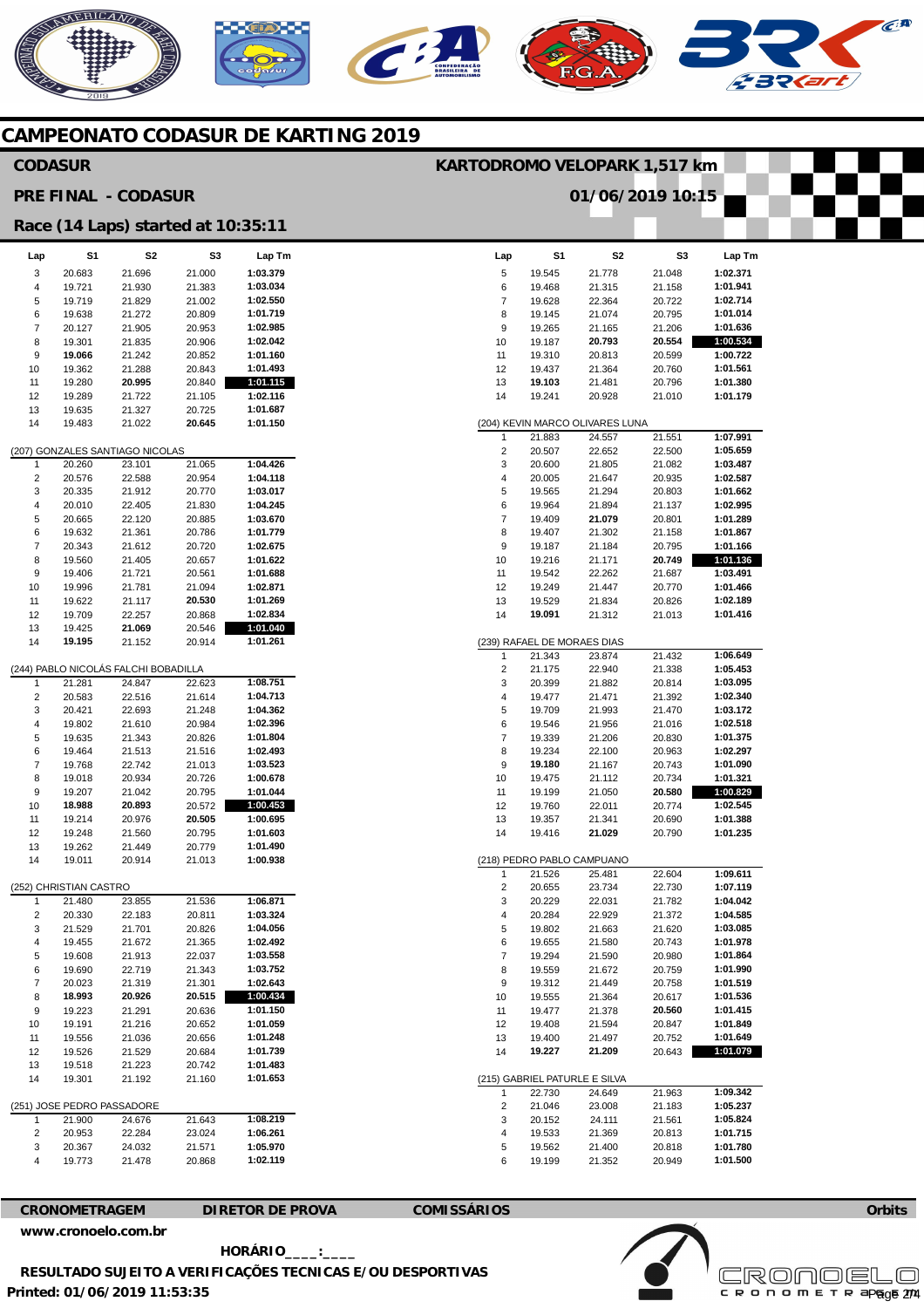### NERICANO  $\epsilon$ A  $\mathbf{C}$

#### **CAMPEONATO CODASUR DE KARTING 2019**

#### **CODASUR**

#### **PRE FINAL - CODASUR**

#### **KARTODROMO VELOPARK 1,517 km**

**01/06/2019 10:15** 

|          |                                | Race (14 Laps) started at 10:35:11          |                  |                      |
|----------|--------------------------------|---------------------------------------------|------------------|----------------------|
| Lap      | S1                             | S2                                          | S3               | Lap Tm               |
| 7        | 19.873                         | 21.124                                      | 20.777           | 1:01.774             |
| 8        | 19.047                         | 20.982                                      | 20.634           | 1:00.663             |
| 9        | 19.155                         | 21.139                                      | 20.634           | 1:00.928             |
| 10       | 19.089                         | 20.878                                      | 20.675           | 1:00.642             |
| 11<br>12 | 19.070<br>19.310               | 21.777<br>21.860                            | 21.478<br>20.673 | 1:02.325<br>1:01.843 |
| 13       | 19.455                         | 21.402                                      | 20.733           | 1:01.590             |
| 14       | 18.997                         | 20.975                                      | 21.585           | 1:01.557             |
|          |                                |                                             |                  |                      |
| 1        | 21.183                         | (216) TOMAS ALONSO ALVAREZ ZAMORA<br>24.993 | 22.122           | 1:08.298             |
| 2        | 21.677                         | 23.550                                      | 21.783           | 1:07.010             |
| 3        | 20.550                         | 23.453                                      | 22.260           | 1:06.263             |
| 4        | 20.387                         | 22.132                                      | 21.296           | 1:03.815             |
| 5        | 19.766                         | 21.792                                      | 21.151           | 1:02.709             |
| 6        | 19.571                         | 22.332                                      | 21.462           | 1:03.365             |
| 7        | 19.642                         | 21.722                                      | 20.991           | 1:02.355             |
| 8        | 19.725                         | 21.363                                      | 20.946           | 1:02.034             |
| 9<br>10  | 19.343<br>19.585               | 21.234<br>21.108                            | 20.817<br>20.744 | 1:01.394<br>1:01.437 |
| 11       | 19.630                         | 21.111                                      | 20.702           | 1:01.443             |
| 12       | 19.696                         | 21.697                                      | 21.317           | 1:02.710             |
| 13       | 19.606                         | 21.476                                      | 21.044           | 1:02.126             |
| 14       | 19.287                         | 21.197                                      | 20.722           | 1:01.206             |
|          | (208) ALONSO BAUTISTA          |                                             |                  |                      |
| 1        | 21.337                         | 24.747                                      | 22.026           | 1:08.110             |
| 2        | 21.414                         | 22.035                                      | 21.440           | 1:04.889             |
| 3        | 20.586                         | 23.341                                      | 23.528           | 1:07.455             |
| 4        | 20.206                         | 22.893                                      | 21.446           | 1:04.545             |
| 5        | 19.653                         | 22.019                                      | 22.387           | 1:04.059             |
| 6        | 19.953                         | 22.354                                      | 21.070           | 1:03.377             |
| 7<br>8   | 19.543<br>19.967               | 21.390<br>22.228                            | 20.967<br>21.083 | 1:01.900<br>1:03.278 |
| 9        | 19.650                         | 21.308                                      | 21.032           | 1:01.990             |
| 10       | 19.726                         | 21.409                                      | 20.843           | 1:01.978             |
| 11       | 19.780                         | 21.409                                      | 20.801           | 1:01.990             |
| 12       | 19.730                         | 21.496                                      | 20.825           | 1:02.051             |
| 13       | 19.585                         | 21.448                                      | 20.892           | 1:01.925             |
| 14       | 19.626                         | 21.560                                      | 20.842           | 1:02.028             |
|          |                                | (210) CHIARELLO SANTIAGO NICOLAS            |                  |                      |
| 1        | 19.493                         | 22.704                                      | 20.929           | 1:03.126             |
| 2        | 20.224                         | 22.381                                      | 21.109           | 1:03.714             |
| 3<br>4   | 19.600                         | 22.222                                      | 21.416           | 1:03.238<br>1:03.166 |
| 5        | 19.689<br>19.435               | 22.188<br>21.374                            | 21.289<br>20.754 | 1:01.563             |
| 6        | 19.251                         | 21.228                                      | 20.815           | 1:01.294             |
| 7        | 19.134                         | 21.283                                      | 21.305           | 1:01.722             |
| 8        | 19.042                         | 21.071                                      | 20.439           | 1:00.552             |
| 9        | 19.259                         | 20.898                                      | 20.402           | 1:00.559             |
| 10       | 19.056                         | 20.798                                      | 20.257           | 1:00.111             |
| 11       | 54.130                         | 22.139                                      | 20.695           | 1:36.964             |
| 12       | 19.251                         | 21.220                                      | 21.108           | 1:01.579<br>1:01.588 |
| 13<br>14 | 18.958<br>18.831               | 21.850<br>20.724                            | 20.780<br>20.509 | 1:00.064             |
|          |                                |                                             |                  |                      |
| 1        | (237) MATEUS BARELLA<br>44.887 | 22.671                                      | 21.425           | 1:28.983             |
| 2        | 20.257                         | 22.159                                      | 21.590           | 1:04.006             |
| 3        | 20.058                         | 21.617                                      | 21.150           | 1:02.825             |
| 4        | 19.841                         | 21.568                                      | 20.890           | 1:02.299             |
| 5        | 20.151                         | 21.516                                      | 20.849           | 1:02.516             |
| 6        | 19.505                         | 21.475                                      | 20.931           | 1:01.911             |
| 7        | 19.765                         | 21.389                                      | 20.949           | 1:02.103             |
| 8        | 19.690                         | 21.288                                      | 20.808           | 1:01.786             |
|          |                                |                                             |                  |                      |

| Lap                   | S1                            | S2                           | S3               | Lap Tm               |  |
|-----------------------|-------------------------------|------------------------------|------------------|----------------------|--|
| 9                     | 19.514                        | 21.587                       | 20.672           | 1:01.773             |  |
| 10                    | 19.570                        | 21.162                       | 21.213           | 1:01.945             |  |
| 11                    | 20.656                        | 21.372                       | 20.586           | 1:02.614             |  |
| 12                    | 19.348                        | 21.885                       | 20.828           | 1:02.061             |  |
| 13                    | 19.649                        | 22.361                       | 20.923           | 1:02.933             |  |
| 14                    | 19.512                        | 21.197                       | 20.674           | 1:01.383             |  |
|                       |                               |                              |                  |                      |  |
|                       | (250) IGNACIO SILVA RODRIGUEZ |                              |                  |                      |  |
| 1                     | 35.987                        | 23.333                       | 21.725           | 1:21.045             |  |
| 2                     | 20.599                        | 21.957                       | 21.424           | 1:03.980             |  |
| 3                     | 20.018                        | 21.881                       | 21.663           | 1:03.562             |  |
| 4                     | 19.830                        | 22.981                       | 21.905           | 1:04.716             |  |
| 5                     | 19.972                        | 21.906                       | 21.265           | 1:03.143             |  |
| 6                     | 19.985                        | 21.705                       | 21.169           | 1:02.859             |  |
| 7                     | 19.737                        | 22.187                       | 21.238           | 1:03.162             |  |
| 8                     | 19.784                        | 21.614                       | 21.207           | 1:02.605             |  |
| 9                     | 19.735                        | 21.459                       | 21.183           | 1:02.377             |  |
| 10                    | 19.578                        | 21.508                       | 21.627           | 1:02.713             |  |
| 11                    | 21.673                        | 22.622                       | 21.295           | 1:05.590             |  |
| 12                    | 19.893                        | 21.543                       | 21.127           | 1:02.563             |  |
| 13                    | 19.521                        | 21.602                       | 20.994           | 1:02.117             |  |
| 14                    | 19.895                        | 21.650                       | 21.469           | 1:03.014             |  |
|                       | (227) DIEGO FERRO GUTIERREZ   |                              |                  |                      |  |
| 1                     | 20.794                        | 23.482                       | 21.714           | 1:05.990             |  |
| 2                     | 20.670                        | 22.013                       | 21.135           | 1:03.818             |  |
| 3                     | 20.095                        | 22.522                       | 21.183           | 1:03.800             |  |
| 4                     | 19.859                        | 22.198                       | 21.286           | 1:03.343             |  |
| 5                     | 19.613                        | 22.392                       | 21.097           | 1:03.102             |  |
| 6                     | 19.704                        | 23.211                       | 21.195           | 1:04.110             |  |
| 7                     | 22.860                        | 24.131                       | 23.522           | 1:10.513             |  |
| 8                     | 21.678                        | 22.795                       | 21.973           | 1:06.446             |  |
| 9                     | 20.847                        | 22.276                       | 21.745           | 1:04.868             |  |
| 10                    | 21.464                        | 22.095                       | 21.843           | 1:05.402             |  |
| 11                    | 21.692                        | 22.870                       | 21.848           | 1:06.410             |  |
| 12                    | 20.564                        | 22.083                       | 21.597           | 1:04.244             |  |
| 13                    | 20.507                        | 22.115                       | 21.588           | 1:04.210             |  |
| 14                    | 20.534                        | 22.338                       | 22.263           | 1:05.135             |  |
|                       |                               | (222) OLMEDO MORONI JEREMIAS |                  |                      |  |
| 1                     | 19.668                        | 22.734                       | 21.093           | 1:03.495             |  |
| 2                     | 20.316                        | 22.064                       | 21.058           | 1:03.438             |  |
| 3                     | 19.954                        | 22.002                       | 21.295           | 1:03.251             |  |
| 4                     | 19.748                        | 22.047                       | 21.142           | 1:02.937             |  |
| 5                     | 19.416                        | 21.166                       | 20.715           | 1:01.297             |  |
| 6                     | 19.196                        | 21.029                       | 20.553           | 1:00.778             |  |
| 7                     | 19.171                        | 21.476                       | 20.751           | 1:01.398             |  |
| 8                     | 19.191                        | 21.026                       | 20.582           | 1:00.799             |  |
| 9                     | 18.993                        | 20.990                       | 20.811           | 1:00.794             |  |
| 10                    | 18.993                        | 20.903                       | 20.477           | 1:00.373             |  |
| 11                    | 1:07.225                      | 23.610                       | 21.560           | 1:52.395             |  |
| 12                    | 19.652                        | 21.445                       | 20.738           | 1:01.835             |  |
| 13                    | 19.312                        | 21.133                       | 23.238           | 1:03.683             |  |
| (211) FRANCO CRIVELLI |                               |                              |                  |                      |  |
| 1                     | 18.880                        | 22.676                       | 21.382           | 1:02.938             |  |
| 2                     | 20.115                        | 22.177                       | 21.283           | 1:03.575             |  |
| 3                     | 19.666                        | 21.737                       | 21.094           | 1:02.497             |  |
| 4                     | 19.651                        | 22.014                       | 21.019           | 1:02.684             |  |
| 5                     | 19.761                        | 21.622                       | 20.927           | 1:02.310             |  |
| 6                     | 19.117                        | 21.052                       | 20.684           | 1:00.853             |  |
| 7                     | 19.432                        | 21.219                       | 20.786           | 1:01.437             |  |
| 8                     | 19.292                        | 21.032                       | 20.546           | 1:00.870             |  |
| 9                     | 19.092                        | 21.123                       | 21.089           | 1:01.304<br>1:00.296 |  |
| 10<br>11              | 19.161<br>1:17.288            | 20.719<br>23.416             | 20.416<br>21.062 | 2:01.766             |  |
|                       |                               |                              |                  |                      |  |

#### **CRONOMETRAGEM DIRETOR DE PROVA COMISSÁRIOS [www.cronoelo.com.br](http://www.cronoelo.com.br)**